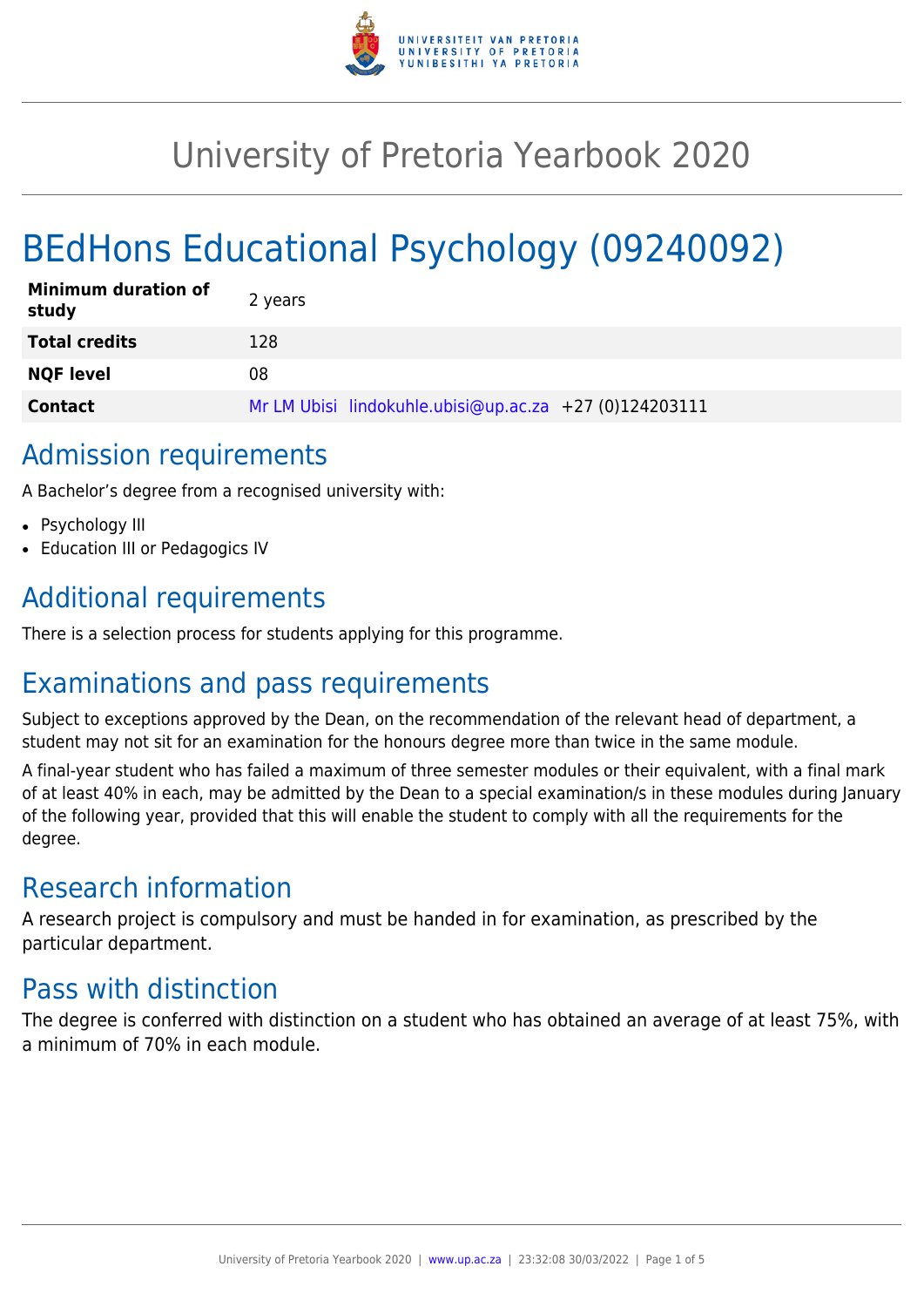

# Curriculum: Final year

### **Minimum credits: 128**

When the full-time option is chosen, all "Fundamental" and "Core" modules must be selected. When the part-time option is chosen, NMQ 745, EDS 711, CDD 710 and KGG 730 must be selected in the 1st year and NMQ 755, LDS 730, NOS 780 and LOT 730 must be selected in the final year.

# **Fundamental modules**

### **Part 1: Research proposal 755 (NMQ 755)**

| <b>Module credits</b>         | 16.00                          |
|-------------------------------|--------------------------------|
| Language of tuition           | Module is presented in English |
| <b>Department</b>             | Humanities Education           |
| <b>Period of presentation</b> | Semester 1                     |

#### **Module content**

Guided literature research, formulation of a conceptual framework and development of a research proposal for a supervised research project of limited scope.

## **Part 2: Research report 780 (NOS 780)**

| <b>Module credits</b>         | 16.00                          |
|-------------------------------|--------------------------------|
| <b>Prerequisites</b>          | <b>NMQ 755</b>                 |
| Language of tuition           | Module is presented in English |
| <b>Department</b>             | <b>Educational Psychology</b>  |
| <b>Period of presentation</b> | Semester 2                     |

### **Module content**

Supervised research project of limited scope. Application of quantitative and/or qualitative research methods. Writing a research report and presenting a research paper in a team. Classes will be directed towards using reallife examples from educational contexts, through which students learn the theory and methods associated with various approaches to research. It will includea sound foundation in the understanding of meta-theories and the application of the philosophical underpinnings within educational research.

# **Core modules**

## **Curriculum development 710 (CDD 710)**

| <b>Module credits</b>         | 16.00                                        |
|-------------------------------|----------------------------------------------|
| <b>Prerequisites</b>          | No prerequisites.                            |
| Language of tuition           | Module is presented in English               |
| <b>Department</b>             | Science Mathematics and Technology Education |
| <b>Period of presentation</b> | Semester 1 or Semester 2                     |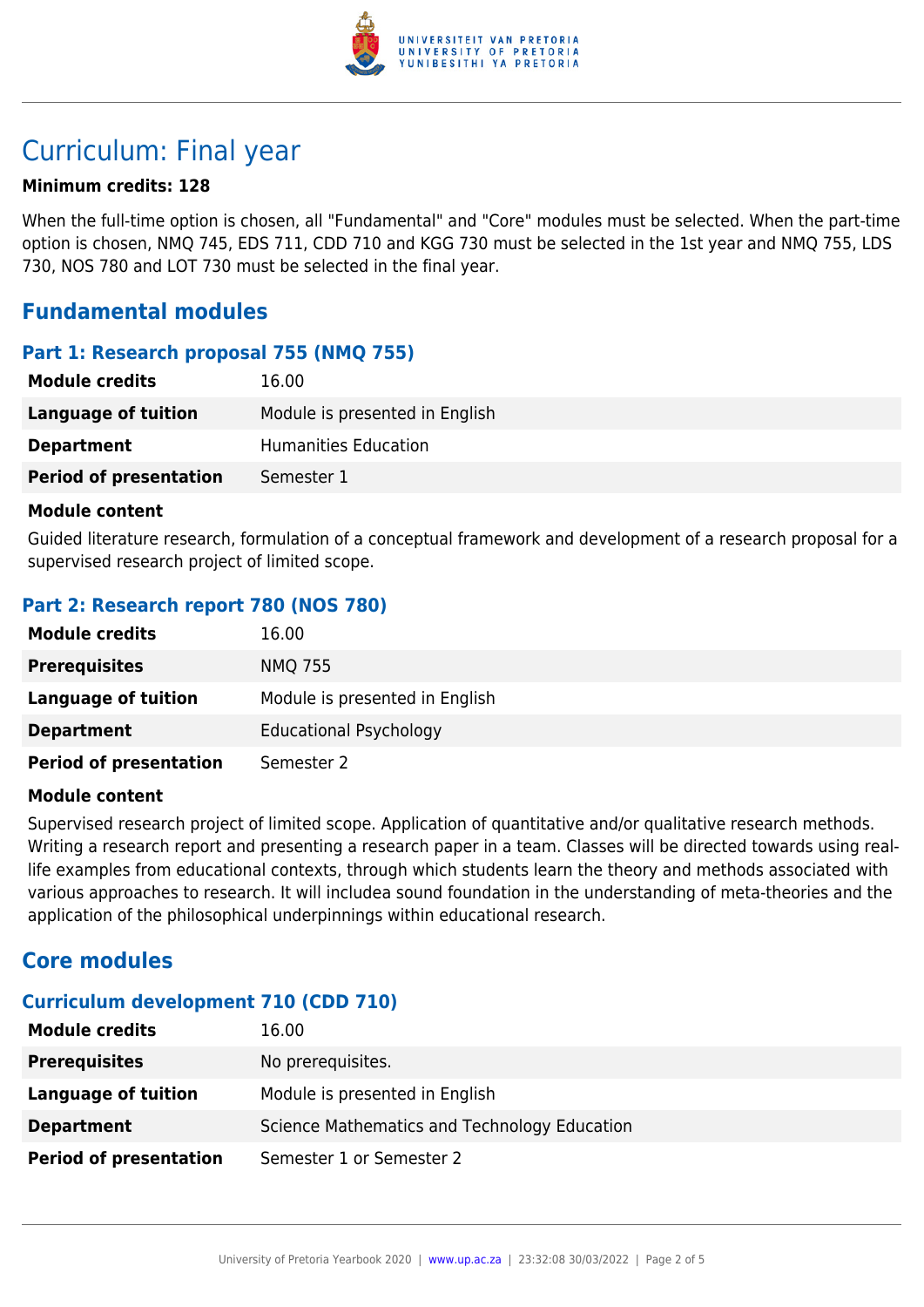

### **Module content**

Principles and foundations of curriculum/programme design and development. International and national models and trends in curriculum/programme development. Principles of outcomes-based programming in the SAQA context. Curriculum development models and instruments in action. Situation and task analysis needs assessment. Development. Dissemination. Implementation as a change process. Assessment and evaluation.

# **Philosophy and social imperatives of education 711 (EDS 711)**

| <b>Module credits</b>         | 16.00                          |
|-------------------------------|--------------------------------|
| <b>Prerequisites</b>          | No prerequisites.              |
| <b>Language of tuition</b>    | Module is presented in English |
| <b>Department</b>             | <b>Educational Psychology</b>  |
| <b>Period of presentation</b> | Semester 1                     |

### **Module content**

Meta-theories in education. Empiricism; rational empiricism; critical rationalism; critical theory; phenomenology; hermeneutics; system theory; philosophies in education: traditional philosophies; indigenous (African) philosophies. The influence of modernism and postmodernism on education. Sociological imperatives for education. Theories of societal change and roles and values of education. Comparative perspectives on learning theories and their meaning for education.

# **Socio-emotional health and wellbeing 730 (KGG 730)**

| <b>Module credits</b>         | 16.00                          |
|-------------------------------|--------------------------------|
| <b>Prerequisites</b>          | No prerequisites.              |
| <b>Contact time</b>           | 1 lecture per week             |
| <b>Language of tuition</b>    | Module is presented in English |
| <b>Department</b>             | <b>Educational Psychology</b>  |
| <b>Period of presentation</b> | Semester 1 or Semester 2       |

### **Module content**

The Socio-emotional health and wellbeing module is aimed at educating students in the proactive promotion of wellbeing through socio-emotional learning and socio-emotional competence. It lays the theoretical foundation for informing stakeholders how students, teachers, parents and significant caregivers can help, guide and support (young) people in order to understand how they act in the family system and society context. The module explores systemic support strategies in contexts of high need. The module furthermore aims to assist students in developing the socio-emotional skills of people (especially younger people).

# **Learning diversity 730 (LDS 730)**

| <b>Module credits</b> | 16.00                          |
|-----------------------|--------------------------------|
| <b>Prerequisites</b>  | No prerequisites.              |
| <b>Contact time</b>   | 1 lecture per week             |
| Language of tuition   | Module is presented in English |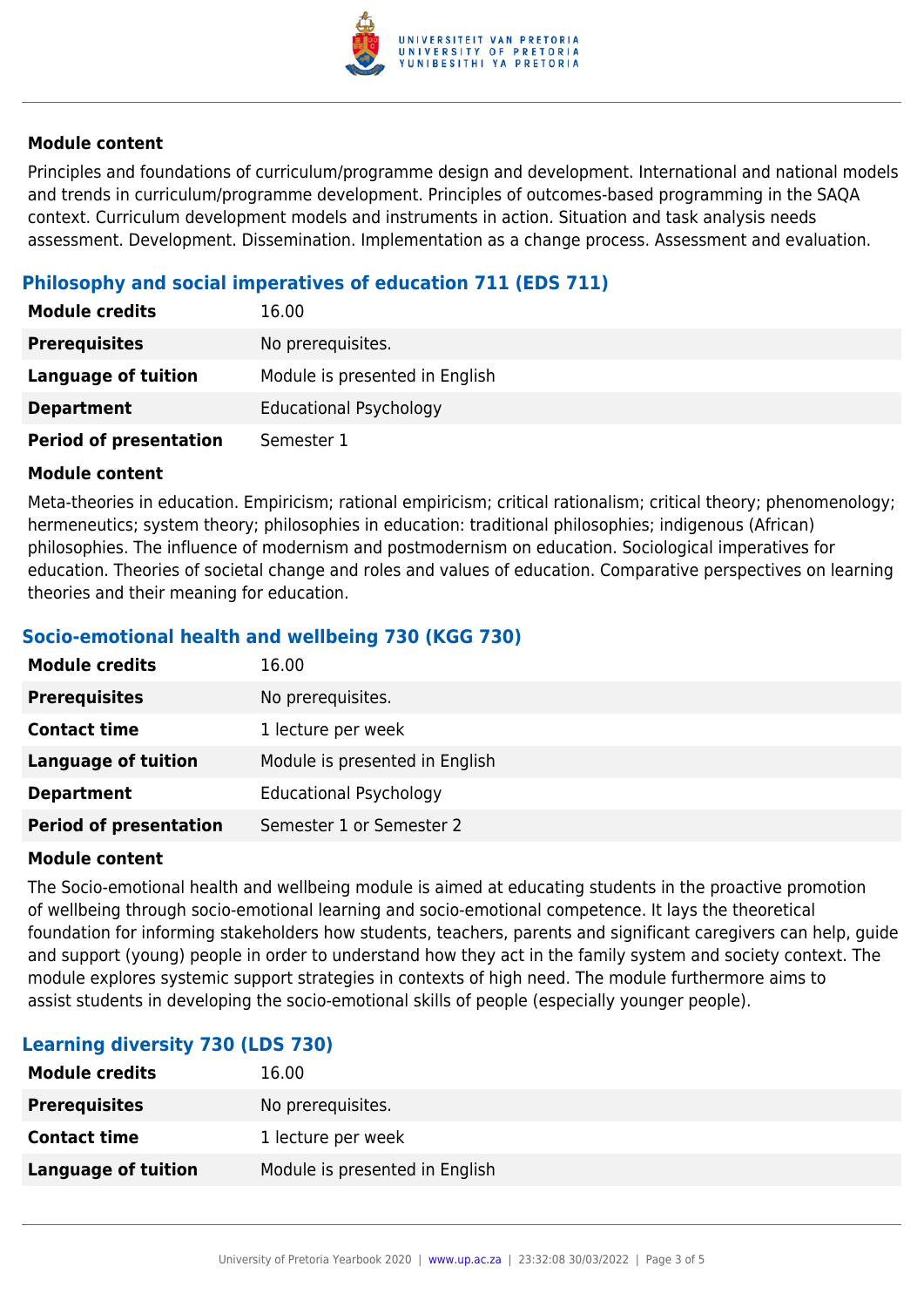

### **Department** Curriculum Studies

#### **Period of presentation** Semester 1 or Semester 2

### **Module content**

The Learning diversity module aims to introduce the theory of effective learning and barriers to learning. It will discuss enablers of effective learning, how barriers to learning can be addressed, the implications of inclusion when accommodating learners with barriers to learning, and how learning can be facilitated in multilingual contexts. It reviews the assessment of difficulties in reading, spoken and written language, mathematics, perceptual development as well as non-verbal learning challenges.

## **Life design 730 (LOT 730)**

| <b>Module credits</b>         | 16.00                          |
|-------------------------------|--------------------------------|
| <b>Prerequisites</b>          | no prerequisites               |
| <b>Contact time</b>           | 1 lecture per week             |
| Language of tuition           | Module is presented in English |
| <b>Department</b>             | <b>Educational Psychology</b>  |
| <b>Period of presentation</b> | Semester 1 or Semester 2       |

#### **Module content**

The Life design module aims to provide an overview of career theories with emphasis on the life design paradigm in a South African career counselling context. This module will equip students with the knowledge and skills required to provide meaningful and relevant career guidance services by applying the principles of major career theories alongside the principles of life design. Students will be introduced to using career information and education to foster career development. Students will learn how to facilitate the process of life design with learners in order to enable them to construct a career in equilibrium with other life demands.

### **Educational research methodology 745 (NMQ 745)**

| <b>Module credits</b>         | 16.00                                        |
|-------------------------------|----------------------------------------------|
| Language of tuition           | Module is presented in English               |
| <b>Department</b>             | Science Mathematics and Technology Education |
| <b>Period of presentation</b> | Semester 1                                   |

#### **Module content**

The nature of educational enquiry: contexts of research, research ethics, truth, rationality, subjectivity and objectivity; Quantitative and qualitative modes of enquiry, research designs and data collection techniques. Various approaches to qualitative research including case study research, historical research, ethnographic research, and action research. Basic concepts and principles of quantitative research. Statistical techniques in the educational research process. Survey methodology and questionnaire design. Classification and graphical representation of data. Descriptive measures. Statistical inference. Data-processing procedures. Parametric versus non-parametric tests. Some test statistics (e.g. F-Test and T-test). Formulating a research methodology for a limited project.